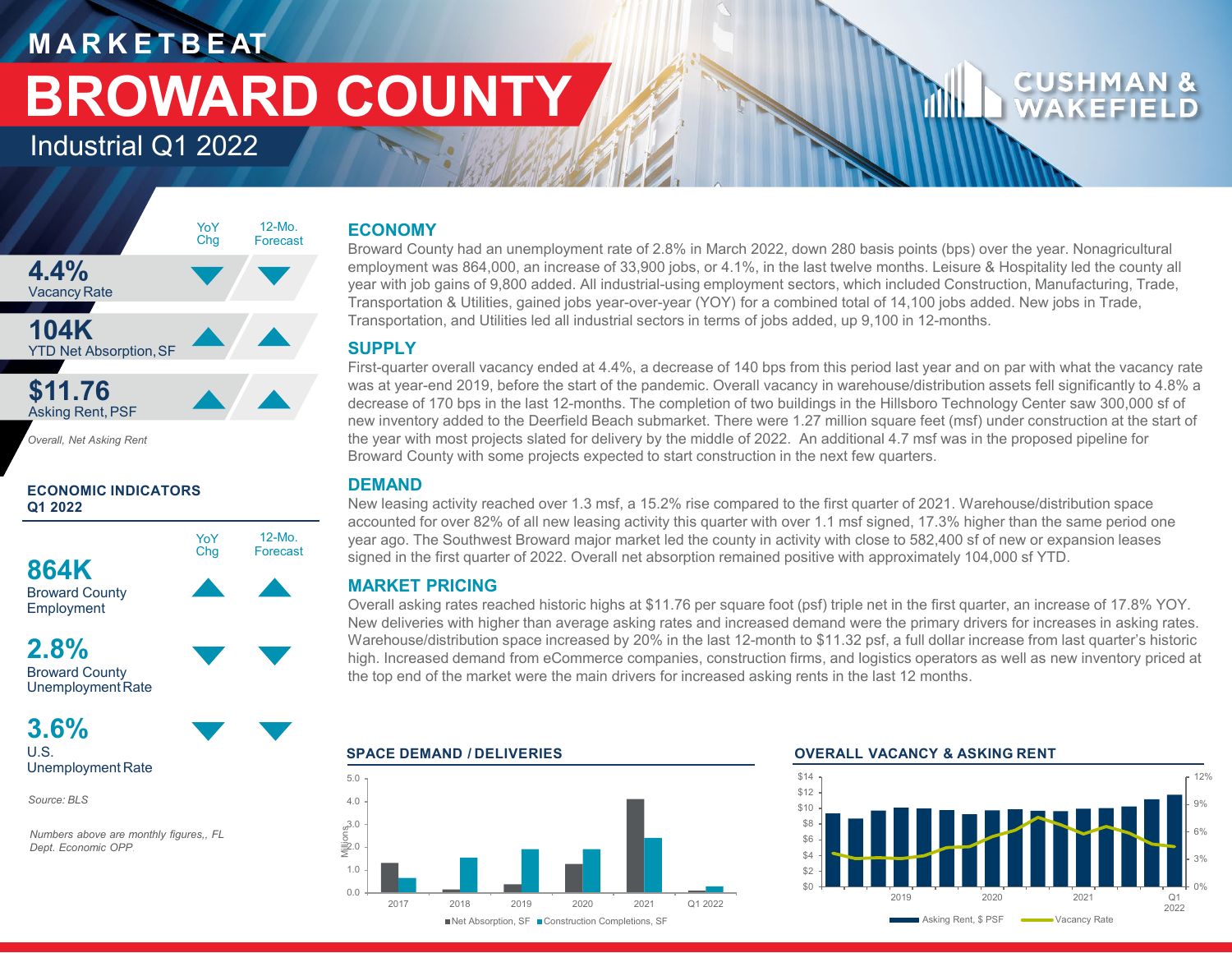## **M A R K E T B E AT** Industrial Q1 2022 **BROWARD COUNTY**

# **CLU**

### **MARKET STATISTICS**

| <b>SUBMARKET</b>                                                                                                                      | <b>INVENTORY</b><br>(SF) | <b>OVERALL</b><br>VACANT (SF) | <b>OVERALL</b><br><b>VACANCY RATE</b> | <b>YTD OVERALL</b><br><b>NET ABSORPTION</b><br>(SF) | <b>YTD LEASING</b><br><b>ACTIVITY (SF)</b> | <b>UNDER CNSTR</b><br>(SF) | <b>CONSTR</b><br><b>COMPLETIONS</b><br>(SF) | <b>OVERALL</b><br><b>WEIGHTED AVG</b><br>NET RENT (MF) | <b>OVERALL</b><br><b>WEIGHTED AVG</b><br><b>NET RENT (OS)</b> | <b>OVERALL</b><br><b>WEIGHTED AVG</b><br>NET RENT (W/D) |
|---------------------------------------------------------------------------------------------------------------------------------------|--------------------------|-------------------------------|---------------------------------------|-----------------------------------------------------|--------------------------------------------|----------------------------|---------------------------------------------|--------------------------------------------------------|---------------------------------------------------------------|---------------------------------------------------------|
| FTL - Airport/Dania                                                                                                                   | 6,599,973                | 177,062                       | 2.7%                                  | 14,201                                              | 87,808                                     | 321,120                    | $\mathbf{0}$                                | \$12.20                                                | \$15.25                                                       | \$11.15                                                 |
| FTL - Central                                                                                                                         | 7,091,655                | 494,809                       | 7.0%                                  | $-95,826$                                           | 62,849                                     | $\mathbf{0}$               | $\mathbf 0$                                 | N/A                                                    | \$16.32                                                       | \$11.38                                                 |
| FTL - East/Central                                                                                                                    | 5,052,378                | 217,656                       | 4.3%                                  | $-26,434$                                           | 57,857                                     | $\Omega$                   | $\mathbf 0$                                 | N/A                                                    | N/A                                                           | \$11.78                                                 |
| <b>CENTRAL BROWARD</b>                                                                                                                | 18,744,006               | 889,527                       | 4.8%                                  | $-108,059$                                          | 208,514                                    | 321,120                    | $\mathbf{0}$                                | \$12.20                                                | \$15.79                                                       | \$11.47                                                 |
| Coral Springs/Margate                                                                                                                 | 8,237,611                | 76,190                        | 0.9%                                  | 258,986                                             | 23,888                                     | 75,000                     | $\mathbf 0$                                 | N/A                                                    | \$13.90                                                       | \$15.40                                                 |
| Deerfield Beach                                                                                                                       | 8,875,583                | 344,758                       | 3.9%                                  | 102,278                                             | 108,274                                    | $\Omega$                   | 296,901                                     | N/A                                                    | \$16.48                                                       | \$11.86                                                 |
| Pompano Beach                                                                                                                         | 22,652,024               | 1,209,408                     | 5.3%                                  | $-89,918$                                           | 354,486                                    | 440,812                    | $\mathbf{0}$                                | N/A                                                    | \$14.55                                                       | \$10.82                                                 |
| <b>NORTH BROWARD</b>                                                                                                                  | 39,765,218               | 1,630,356                     | 4.1%                                  | 271,346                                             | 486,648                                    | 515,812                    | 296,901                                     | N/A                                                    | \$15.05                                                       | \$11.04                                                 |
| Hollywood/Hallandale                                                                                                                  | 7,779,400                | 296,823                       | 3.8%                                  | $-120,410$                                          | 75,315                                     | 272,691                    | $\mathbf 0$                                 | \$8.03                                                 | \$14.00                                                       | \$14.70                                                 |
| SOUTHEAST BROWARD                                                                                                                     | 7,779,400                | 296,823                       | 3.8%                                  | $-120,410$                                          | 75,315                                     | 272,691                    | $\mathbf{0}$                                | \$8.03                                                 | \$14.00                                                       | \$14.70                                                 |
| Davie/Plantation/Sunrise                                                                                                              | 10,390,667               | 535,902                       | 5.2%                                  | 31,246                                              | 308,718                                    | 225,580                    | $\mathbf 0$                                 | N/A                                                    | \$10.24                                                       | \$11.64                                                 |
| Pembroke/Miramar/Weston                                                                                                               | 13,925,849               | 643,401                       | 4.6%                                  | 29,836                                              | 273,649                                    | $\Omega$                   | $\mathbf{0}$                                | N/A                                                    | \$13.96                                                       | \$10.65                                                 |
| SOUTHWEST BROWARD                                                                                                                     | 24,316,516               | 1,179,303                     | 4.9%                                  | 61,082                                              | 582,367                                    | 225,580                    | $\mathbf{0}$                                | N/A                                                    | \$12.71                                                       | \$10.76                                                 |
| <b>FTL/BROWARD TOTALS</b>                                                                                                             | 90,605,140               | 3,996,009                     | 4.4%                                  | 103,959                                             | 1,352,844                                  | 1,335,203                  | 296,901                                     | \$11.21                                                | \$13.96                                                       | \$11.32                                                 |
| Rental rates reflect weighted net asking \$psf/year<br>$MF =$ Manufacturing $OS =$ Office Service/Flex $W/D =$ Warehouse/Distribution |                          |                               |                                       |                                                     |                                            |                            |                                             |                                                        |                                                               |                                                         |

| <b>PRODUCT TYPE</b>       | <b>INVENTORY</b><br>(SF) | <b>OVERALL</b><br><b>VACANT (SF)</b> | <b>OVERALL</b><br><b>VACANCY RATE</b> | <b>OTR OVERALL NET</b><br><b>ABSORPTION (SF)</b> | <b>YTD OVERALL NET</b><br><b>ABSORPTION (SF)</b> | <b>YTD LEASING</b><br><b>ACTIVITY (SF)</b> | <b>UNDER</b><br><b>CONSTRUCTION (SF) COMPLETIONS (SF)</b> | <b>YTD CONSTR</b> | <b>OVERALL WEIGHTED</b><br><b>AVG NET RENT</b> |
|---------------------------|--------------------------|--------------------------------------|---------------------------------------|--------------------------------------------------|--------------------------------------------------|--------------------------------------------|-----------------------------------------------------------|-------------------|------------------------------------------------|
| Manufacturing             | 9.945.171                | 119.255                              | 1.20%                                 | 26,866                                           | 26.866                                           | 62.251                                     |                                                           |                   | \$11.21                                        |
| Office Services/Flex      | 11.912.048               | 546,084                              | 4.60%                                 | 20,170                                           | 20.170                                           | 180.199                                    |                                                           |                   | \$13.96                                        |
| Warehouse/Distribution    | 68.747.921               | 3,330,670                            | 4.80%                                 | 56,923                                           | 56,923                                           | 1.110.394                                  | 1.275.203                                                 | 296.901           | \$11.32                                        |
| <b>FTL/BROWARD TOTALS</b> | 90,605,140               | 3.996.009                            | 4.40%                                 | 103,959                                          | 103,959                                          | 1,352,844                                  | 1,335,203                                                 | 296,901           | \$11.76                                        |

### **KEY LEASE TRANSACTIONS Q1 2022**

| <b>PROPERTY</b>                | <b>SUBMARKET</b>         | <b>TENANT</b>                    | <b>RSF</b> | <b>TYPE</b> |
|--------------------------------|--------------------------|----------------------------------|------------|-------------|
| 2650 Bridge Way - Building 2   | Davie/Plantation/Sunrise | ShipMonk                         | 208,091    | New Lease   |
| 3245 Meridian Pky              | Pembroke/Miramar/Weston  | International Distribution Group | 116.000    | New Lease   |
| 650 Hillsboro Technology Drive | Deerfield Beach          | <b>Fuse Specialty Appliances</b> | 51,837     | New Lease   |

*\*Renewals not included in leasing statistics*

### **KEY SALES TRANSACTIONS Q1 2022**

| <b>PROPERTY</b>              | <b>SUBMARKET</b>        | <b>SELLER / BUYER</b>                                     |         | <b>PRICE/\$ PSF</b> |
|------------------------------|-------------------------|-----------------------------------------------------------|---------|---------------------|
| 601 SW 13th Terrace          | Pompano Beach           | Prologis   Equus Capital Partners                         | 550.456 | \$134.3M   \$244    |
| 20351 Sheridan St. - Bldg. B | Pembroke/Miramar/Weston | Vital Pharmaceuticals   EverWest Real Estate<br>Investors | 249,005 | $$58.3M$   \$234    |
| 1400 SW 6th Court            | Pompano Beach           | Prologis   Equus Capital Partners                         | 143.459 | \$30.4M   \$212     |